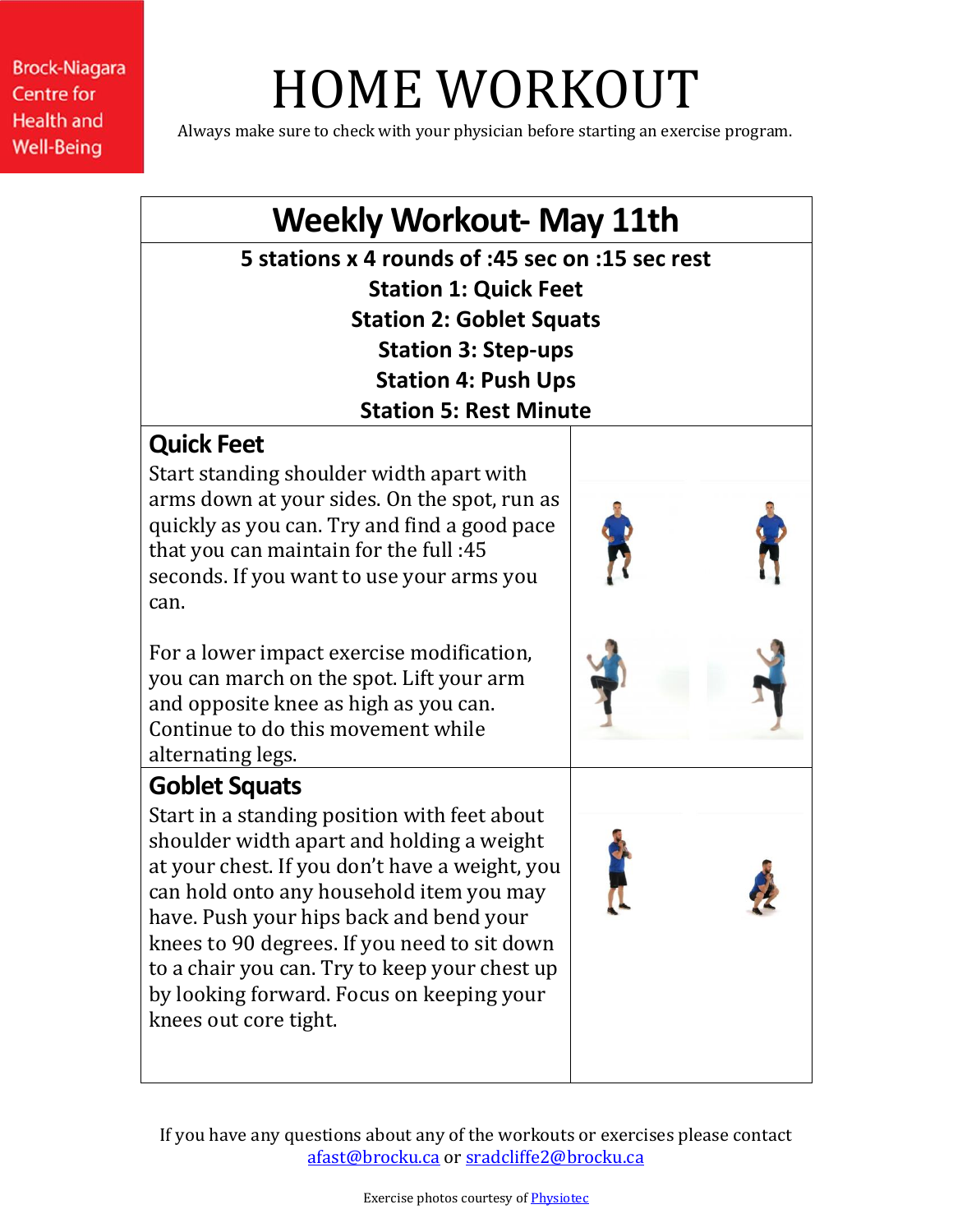## HOME WORKOUT

Always make sure to check with your physician before starting an exercise program.

#### **Step-Ups**

Find a step or something in your home to use for step ups. If you need something to help with balance, make sure it is sturdy and safe. Step up one foot at a time, standing all the way up and extending the hips at the top before stepping down. If you feel comfortable, try and step up and down faster to get more of an aerobic workout.

## **Push Ups**

Start in a plank position with your hands just outside your shoulders. Slowly lower your body down keeping your elbows in and close to your side. Push back up keeping your core tight and back flat.

Some modifications include putting your knees down, or using a bench, table, or couch for more support.

If you need to modify to the wall, stand one arm's length away from the wall. Place your hands on the wall in line with shoulders. As you lean towards the wall, keep your body in a straight line and core tight.

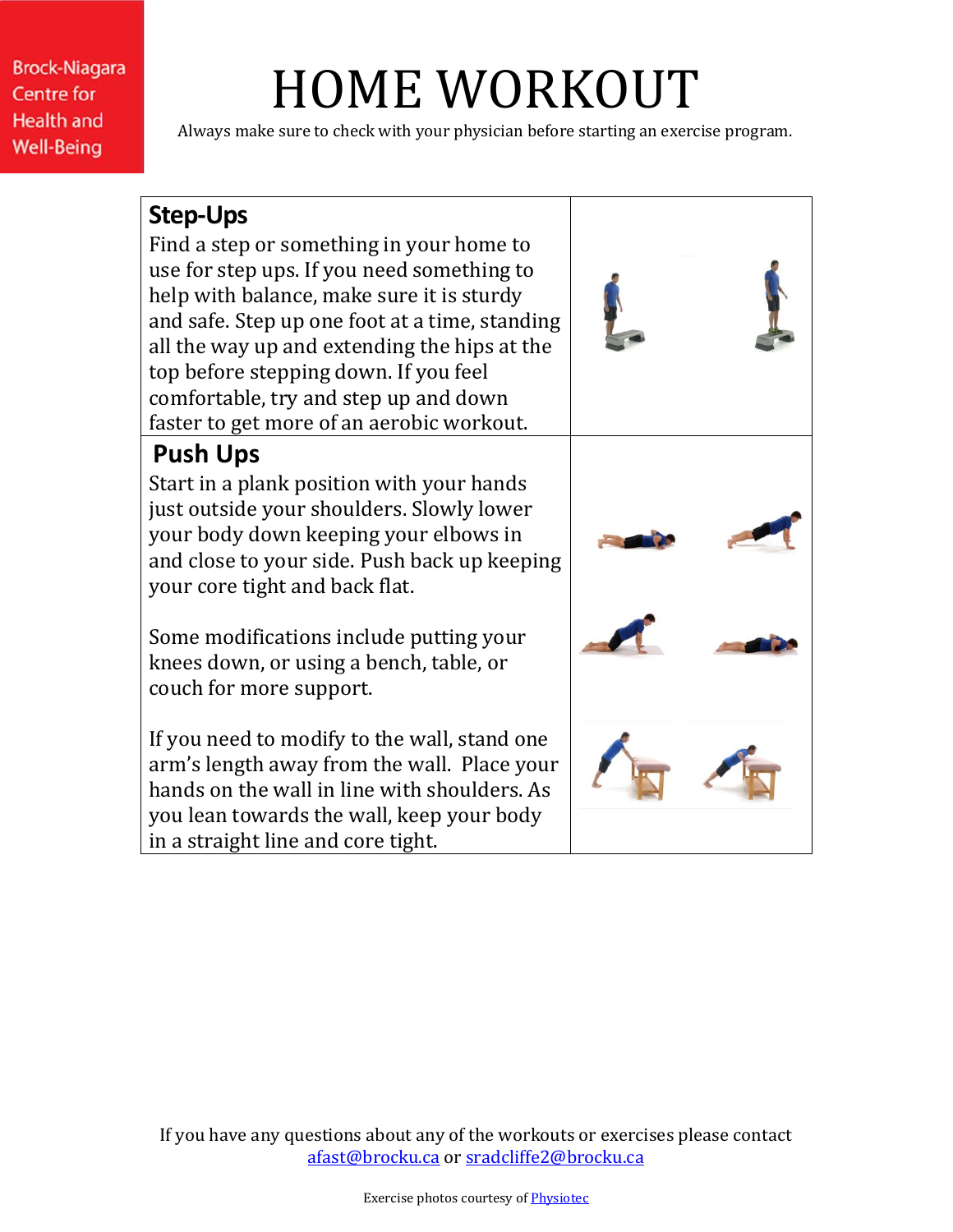# HOME WORKOUT

Always make sure to check with your physician before starting an exercise program.

## **Weekly Workout-Seated Variation**

**5 stations x 4 rounds of :45 sec on :15 sec rest Station 1: Seated Toe Taps or Air Punches Station 2: Seated Kettlebell Swings Station 3: Seated Hip Flexion Station 4: Bicep Curls Station 5: Rest Minute**

#### **Seated Toe Taps**

Sit up tall in your chair. If you have a step or object that you can use to tap your foot onto, place that in front of your chair. If you don't have anything to tap, you can just pick a spot on the floor. Lift your leg up, tapping your toe on the object in front of you. Alternate legs doing this movement as quickly as you can and feel comfortable.



Laterlifetraining.co.uk

## **Air Punches**

Starting with your elbows at your side and hands close to your chest, extend one arm out quickly and back, then the other arm. If you have a pillow or couch cushion you want to use as a "punching bag" you can, or you can stick to air punches and pretend you are hitting a boxing bag.